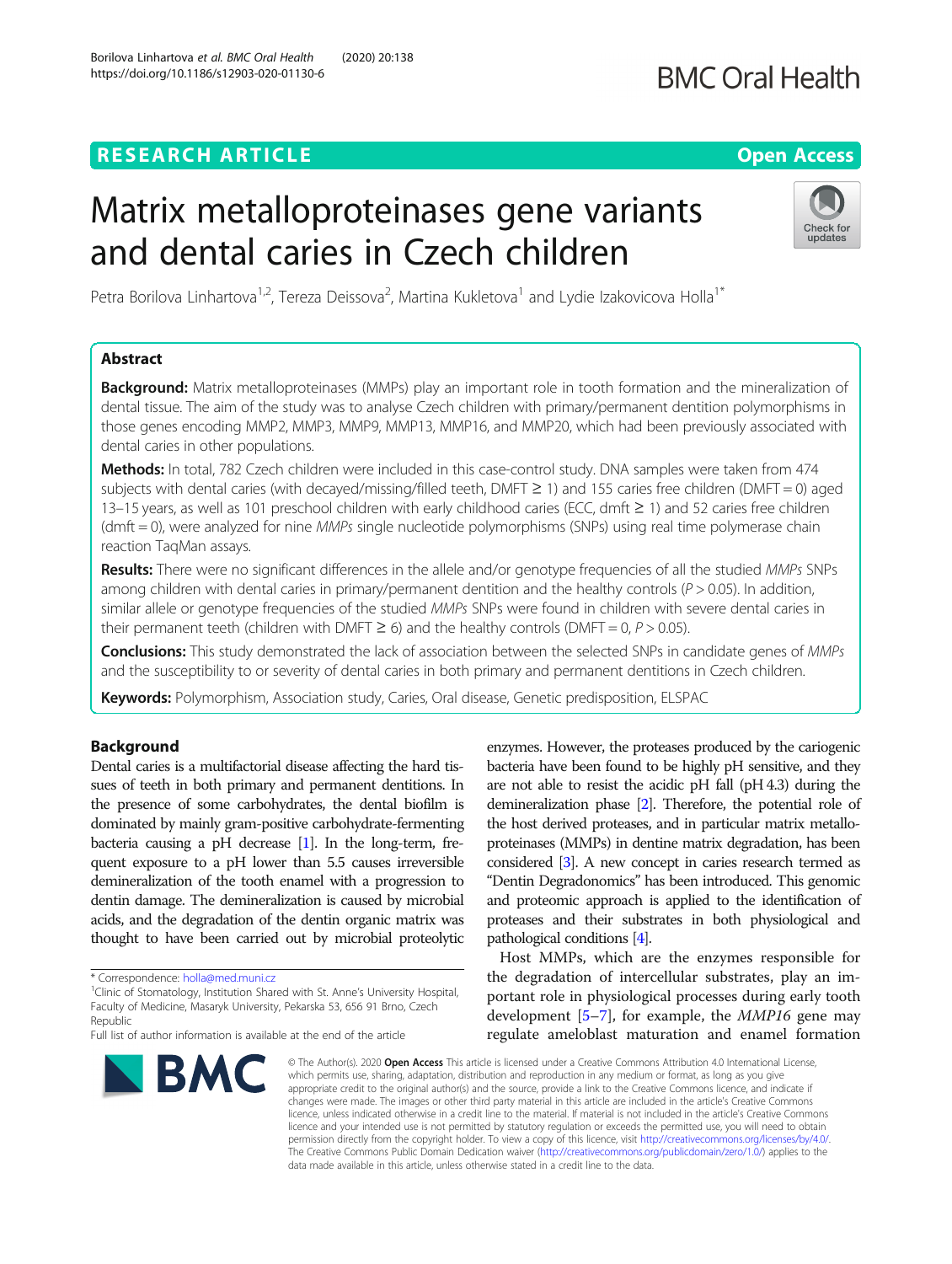[[8\]](#page-6-0). Several different types of MMPs have been discovered, among them MMP2 and MMP9 (gelatinase A and B), MMP3 (stromelysin 1), MMP13 (collagenase 3), MMP16 (membrane-type MMP), and MMP20 (enamelysin). MMPs are initially synthesized as inactive zymogens, and can be activated extracellularly by several mechanisms, e.g. low pH [[9\]](#page-6-0). However, host MMPs are functional only in neutral pH. This is maintained by the salivary buffer systems which allow the pH-activated MMPs to degrade the dentin matrix which has been previously demineralized by bacterial acids [\[10\]](#page-6-0). The hostderived proteases, and in particular MMPs, may be involved in the destruction of the collagenous dentin matrix and, therefore, in the control or progression of the carious process [[3,](#page-6-0) [11\]](#page-6-0). MMPs are located throughout the dentine, along the enamel–dentine junction, and in the predentine [[12](#page-6-0)]. Increased MMP presence along the dentine–enamel junction may contribute to the widening of caries along this junction, as it progresses into the dentine [[13\]](#page-6-0). There are various possible sources of MMPs, in carious lesions they are released into the saliva by the salivary glands, into the crevicular fluid by the cells in the gingival crevices and into the dentinal fluids by pulpal odontoblast cells [\[3](#page-6-0)]. Inhibition of salivary or dentin endogenous collagenolytic enzymes may provide a preventive means against the progression of caries [\[4](#page-6-0), [14](#page-6-0), [15](#page-6-0)].

Members of MMPs family are encoded by multiple genes and their variability has been widely studied in the context of many diseases including oral diseases (such as oral cancer [\[16](#page-6-0)], periodontitis [\[17](#page-6-0)], periapical lesions [[18\]](#page-6-0), and dental caries  $[19-30]$  $[19-30]$  $[19-30]$ .

Based on the literature review, the aim of the study was to select the SNPs in the genes encoding MMP2, MMP3, MMP9, MMP13, MMP16, and MMP20, which had been previously associated with dental caries in other populations [\[19](#page-6-0)–[22](#page-6-0), [26](#page-7-0)–[29](#page-7-0)], and to determine the genotypes of these SNPs in Czech children with primary/permanent dentitions. The null hypothesis is that there is no association between the selected SNPs and dental caries development in both dentitions in our population.

### Methods

#### Design of study

This case-control genetic association study was conducted in the period from 2005 to 2018.

All of the procedures performed in the studies involving human participants were in accordance with the ethical standards of the institutional and/or national research committee and with the 1964 Helsinki declaration and its later amendments or comparable ethical standards. Informed consent was obtained from all individual participants included in the study.

#### Characteristics of participants and sampling

Two groups of children from the South Moravia region of the Czech Republic were selected according to their dentition - group 1: preschool children with primary dentition, and group 2: children with permanent dentition, all of whom were recruited from the European Longitudinal Study of Pregnancy and Childhood (ELSPAC) [\[31](#page-7-0)].

The inclusion criteria for group 1 were: at least 16 primary teeth, general good health, and the willingness of the parents to enter their children in the study. The exclusion criteria for group 1 were: the presence of one or more permanent teeth, a familial relationship between children, and ethnicity other than Caucasian Czech. The inclusion criteria for group 2 were: age 13–15 years, general good health, and the willingness of the parents to enter their children in the study [\[32](#page-7-0)]. The exclusion criteria for group 2 were: previous or concomitant therapy with orthodontic appliances, a familial relationship between children, and ethnicity other than Caucasian Czech.

The children included in group 1 were recruited from the out-patients' department of Paediatric Dentistry, University Hospital Brno, and the Paediatric Department of the Clinic of Stomatology, St. Anne's Faculty Hospital in Brno, where they were sent for a preventive examination (healthy children) or complex treatment under general anaesthesia (children who were unable to undergo standard dental treatment due to their uncooperativeness and the need for multiple restorations and extractions) in the period 2016–2018. Oral examinations were performed by two mutually calibrated experienced paediatric dentists under standard conditions (using a dental probe and mirror after drying, and in a good light) in a professional dental unit. The dmft index was calculated using dental caries  $(D_3 \text{ level})$  as a *cut-off point* for the detection of decay [[32,](#page-7-0) [33](#page-7-0)].

Children selected from the ELSPAC study (group 2) underwent dental examinations at the Clinic of Stomatology, St. Anne's University Hospital, in the period 2005–2007. To determine the DMFT index for each child the teeth were first dried and then examined in a good light, all present teeth were examined in the dentist's chair using a mirror and a dental probe. The data was entered into a standard medical record. A radiograph examination was not performed as it was not part of the routine dental care for these adolescents and would therefore be deemed unethical. The clinical assessment was carried out by one investigator using the cavitation of the lesion as the detection threshold of caries according to the criteria given in the WHO Oral Health Surveys as described previously [[34\]](#page-7-0).

To minimize inter-examiner variability in the classification of carious lesions, the participating dentists were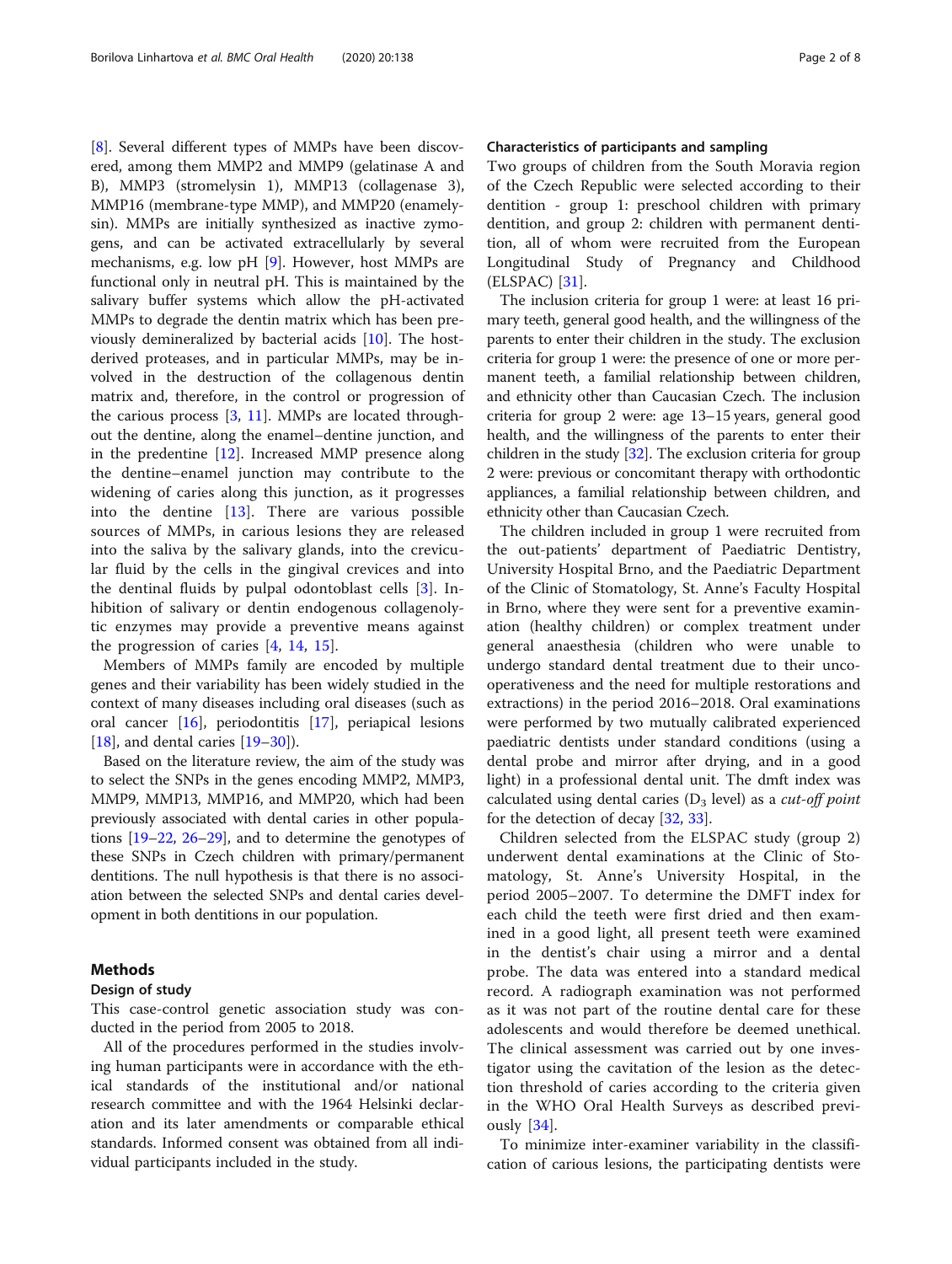trained and calibrated in accurate dmft/DMFT (decayed/ missing/filled teeth in primary/permanent dentition) charting. Blood samples from children with early childhood caries (ECC) and samples of buccal epithelial cells from the caries-free children included in group 1, and all of the children from group 2 were collected. The DNA was isolated using the Ultra-Clean BloodSpin<sup>®</sup> DNA Isolation Kit (Mo Bio Laboratories, Inc., Carlsbad, CA, USA).

#### Genetic analysis

The candidate genes encoding MMPs and their specific variants were selected based on associations described previously in other populations, proven functional effects, and/or a minor allele frequency (MAF) higher than 0.1 in the population studied. Determinations of the nine MMPs polymorphisms (rs2287074, rs243865, rs679620, rs17576, rs2252070, rs2046315, rs10429371, rs1711437, rs1784418) were based on the polymerase chain reaction using 5′ nuclease TaqMan® assays (C\_\_\_3225956\_10, C\_\_\_3225943\_ 10, C\_\_\_3047717\_1\_, C\_\_11655953\_10, C\_\_25474083\_10, C\_\_11189892\_10, C\_\_30078580\_10, C\_\_\_2158805\_20, C\_\_\_7492661\_10, respectively). The reaction mixture and conditions were designed according to the manufacturer's instructions (Thermo Fisher Scientific, Waltham, MA, USA), and fluorescence was measured using the ABI PRISM 7000 Sequence Detection System. SDS version 1.2.3 software was used to analyze real-time and endpoint fluorescence data.

#### Statistical analysis

All statistical analyses were performed using the program package Statistica v. 13.0 (StatSoft, Inc., Tulsa, OK, USA). The Fisher-exact test was used for testing the differences in the allele frequencies, and the chi-square test was used  $(\chi^2)$  for calculating the Hardy-Weinberg equilibrium (HWE) and the differences in the genotype frequencies between the cases and controls in each group. Only values of P below 0.05 were considered statistically significant. The Bonferroni correction was used to adjust the level according to the number of independent comparisons to the overall value of 0.05.

#### Results

In total, 782 generally healthy Czech children were included in this study. Group 1 was comprised of 101 children with ECC (dmft  $\geq$  1) aged 3.51  $\pm$  0.88 years (mean ± standard deviation), 59 boys and 42 girls and 52 caries-free children with primary dentition (dmft = 0) aged  $3.92 \pm 1.04$  years, there were 24 boys and 28 girls,  $(P > 0.05$  both for age and gender distributions). Group 2 consisted of 474 subjects with dental caries (DMFT  $\geq$  1), 253 boys and 221 girls, and 155 cariesfree children with permanent dentition  $(DMFT = 0)$ , 83 boys and 72 girls, all aged  $13-15$  years,  $(P > 0.05$ both for age and gender distributions). Because the dmft/DMFT indexes were calculated using dental caries  $(D_3 \text{ level})$ , i.e. cavitated lesions as a cut-off point for the detection of decay, their kappa scores were above 0.95.

The genotype frequencies of all nine studied MMPs SNPs were in the HWE in both groups of caries-free children (dmft = 0 and DMFT = 0,  $P > 0.05$ ). There were no significant differences in the allele or genotype frequencies of any of the studied MMPs SNPs among the children with dental caries in the primary/permanent dentitions and the healthy controls of the corresponding age group ( $P > 0.05$ ). In addition, similar allele or genotype frequencies of the studied MMPs SNPs were found in the children with severe dental caries in permanent teeth (111 children with DMFT  $\geq$  6) and the healthy controls (DMFT = 0)  $(P > 0.05$ , see Table [1\)](#page-3-0).

The MAF of all of the nine studied MMPs SNPs were similar in the European population (EUR,  $N = 1006$ , data obtained from NCBI database) and the Czech population  $(P > 0.05$ , see Table [2](#page-4-0)). The highest difference in MAFs was present in MMP16 SNP (rs2046315) (6.4% between EUR population and Czech children with  $dmft = 0$ . In contrast to the EUR population, the MAFs of specific MMPs SNPs in Bulgarians, Turks, Brazilians, Chinese, and Saudi Arabians are more or less frequent (difference to 22.7%). Also, the allele distribution of MMP20 (rs1784418) in Polish Caucasians differs in frequency from the EUR population (difference to 7.6%), while similar frequencies were found in both MMP16 SNPs (rs2046315 and rs10429371) in COHRA1, including Caucasian northern Appalachian families and the EUR population, see Table [2.](#page-4-0)

#### **Discussion**

The progression of carious lesions differs between the primary and permanent dentitions as a result of the different anatomical and morphological characteristics. Wang et al. [\[35](#page-7-0)] suggested that the susceptibility to the development of dental caries in the primary dentition has a different genetic background than in permanent dentition.

Host-derived MMPs can originate both from saliva and dentin, and are activated in an acid environment, thus they are able to digest the demineralized dentin matrix. Human MMP2, MMP9, and MMP8 (collagenase 2) were identified in demineralized dentinal lesions [\[9](#page-6-0)]; MMP3 was also present in human dentine [[36\]](#page-7-0). The odontoblasts, the main cellular source of MMP20 in the dentin-pulp complex, secrete this enzyme into the dentinal fluid [[37\]](#page-7-0). The MMPs levels can be influenced by many factors, such as growth factors, cytokines, and hormones (oestrogen), as well as gene variability leading to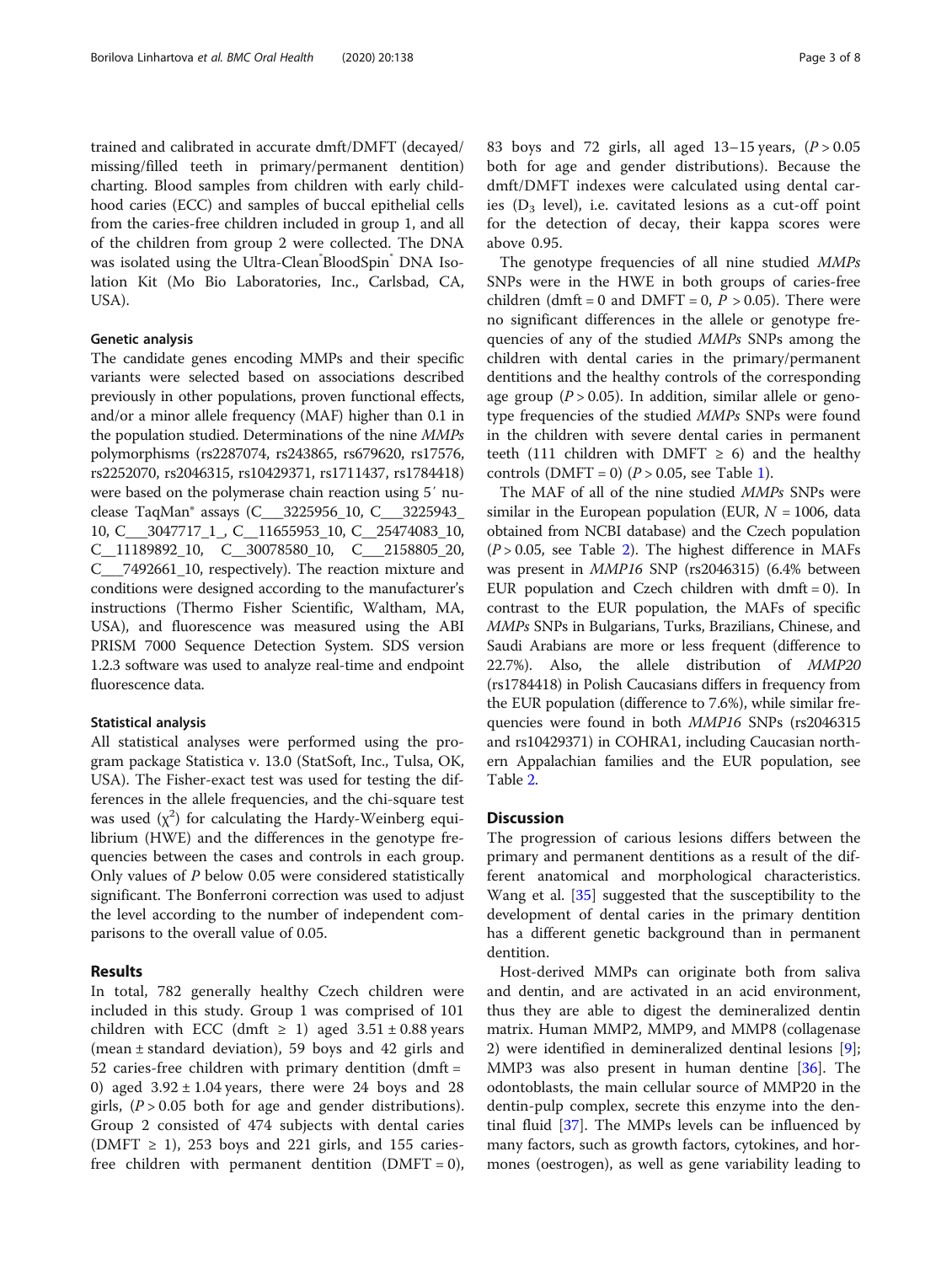<span id="page-3-0"></span>Table 1 Genotype frequencies of MMPs SNPs in Czech children according to their caries experience

| <b>MMP SNP</b>            | Genotypes   | Caries-free<br>children<br>$(dmft = 0)$ | Children<br>with ECC<br>(dmft $\geq$ 1) | $P$ value | Caries-free<br>children<br>$(DMFT = 0)$ | Caries-affected<br>children<br>$(DMFT \geq 1)$ | $P$ value" | Caries-affected<br>children<br>(DMFT $\geq$ 6) | $P$ value <sup>#</sup> |
|---------------------------|-------------|-----------------------------------------|-----------------------------------------|-----------|-----------------------------------------|------------------------------------------------|------------|------------------------------------------------|------------------------|
|                           |             | $N = 52$ (%)                            | $N = 101 (%)$                           |           | $N = 155$ (%)                           | $N = 474$ (%)                                  |            | $N = 111\%$                                    |                        |
| <b>MMP2</b> (rs2287074)   | GG          | 16(30.8)                                | 31 (30.7)                               |           | 46 (29.7)                               | 144 (30.4)                                     |            | 31 (27.9)                                      |                        |
|                           | AG          | 25 (48.0)                               | 56 (55.4)                               | 0.480     | 77 (49.7)                               | 236 (49.8)                                     | 0.971      | 53 (47.7)                                      | 0.774                  |
|                           | ΑA          | 11(21.2)                                | 14 (13.9)                               |           | 32 (20.6)                               | 94 (19.8)                                      |            | 27 (24.3)                                      |                        |
|                           | A           | 57 (54.8)                               | 118 (58.4)                              | 0.314     | 169 (54.5)                              | 524 (55.3)                                     | 0.433      | 115(51.8)                                      | 0.298                  |
|                           | G           | 47 (45.2)                               | 84 (41.6)                               |           | 141 (45.5)                              | 424 (44.7)                                     |            | 107 (48.2)                                     |                        |
| <b>MMP2</b> (rs243865)    | CC          | 28 (53.8)                               | 62(61.3)                                |           | 89 (57.4)                               | 280 (59.0)                                     |            | 68 (61.3)                                      |                        |
|                           | CT          | 21(40.4)                                | 34 (33.7)                               | 0.668     | 58 (37.4)                               | 162 (34.2)                                     | 0.647      | 36 (32.4)                                      | 0.681                  |
|                           | TΤ          | 3(5.8)                                  | 5(5.0)                                  |           | 8(5.2)                                  | 32(6.8)                                        |            | 7(6.3)                                         |                        |
|                           | $\subset$   | 77 (74.0)                               | 158 (78.2)                              | 0.248     | 236 (76.1)                              | 722 (76.2)                                     | 0.523      | 172 (77.5)                                     | 0.399                  |
|                           | T.          | 27(26.0)                                | 44 (21.8)                               |           | 74 (23.9)                               | 226 (23.8)                                     |            | 50 (22.5)                                      |                        |
| <b>MMP3</b> (rs679620)    | CC          | 12(23.1)                                | 24 (23.8)                               |           | 37 (23.9)                               | 125 (26.4)                                     |            | 31 (27.9)                                      |                        |
|                           | CT          | 29 (55.8)                               | 55 (54.5)                               | 0.988     | 77 (49.7)                               | 229 (48.3)                                     | 0.824      | 49 (44.1)                                      | 0.642                  |
|                           | TΤ          | 11(21.1)                                | 22(21.7)                                |           | 41 (26.4)                               | 120(25.3)                                      |            | 31 (27.9)                                      |                        |
|                           | C           | 53 (51.0)                               | 103(51.0)                               | 0.546     | 151 (48.7)                              | 479 (50.5)                                     | 0.312      | 111(50.0)                                      | 0.419                  |
|                           | Τ           | 51 (49.0)                               | 99 (49.0)                               |           | 159 (51.3)                              | 469 (49.5)                                     |            | 111(50.0)                                      |                        |
| <b>MMP9</b> (rs17576)     | ΑA          | 17(32.7)                                | 37 (36.6)                               |           | 62 (40.0)                               | 198 (41.8)                                     |            | 51 (45.9)                                      |                        |
|                           | AG          | 29 (55.8)                               | 54 (53.5)                               | 0.873     | 74 (47.7)                               | 216 (45.6)                                     | 0.894      | 53 (47.7)                                      | 0.237                  |
|                           | GG          | 6(11.5)                                 | 10(9.9)                                 |           | 19 (12.3)                               | 60 (12.6)                                      |            | 7(6.3)                                         |                        |
|                           | A           | 63 (60.6)                               | 128 (63.4)                              | 0.361     | 198 (63.9)                              | 612 (64.6)                                     | 0.439      | 155 (69.8)                                     | 0.090                  |
|                           | G           | 41 (39.4)                               | 74 (36.6)                               |           | 112(36.1)                               | 336 (35.4)                                     |            | 67 (30.2)                                      |                        |
| <b>MMP13</b> (rs2252070)  | TΤ          | 27 (51.9)                               | 55 (54.5)                               |           | 78 (50.3)                               | 215 (45.4)                                     |            | 50 (45.1)                                      |                        |
|                           | CT          | 19 (36.6)                               | 38 (37.6)                               | 0.762     | 64 (41.3)                               | 208 (43.9)                                     | 0.485      | 47 (42.3)                                      | 0.466                  |
|                           | CC          | 6(11.5)                                 | 8(7.9)                                  |           | 13 (8.4)                                | 51 (10.7)                                      |            | 14 (12.6)                                      |                        |
|                           | Τ           | 73 (70.2)                               | 148 (73.3)                              | 0.330     | 220 (71.0)                              | 638 (67.3)                                     | 0.128      | 147 (66.2)                                     | 0.142                  |
|                           | $\subset$   | 31 (29.8)                               | 54 (26.7)                               |           | 90 (29.0)                               | 310 (32.7)                                     |            | 75 (33.8)                                      |                        |
| <b>MMP16</b> (rs2046315)  | GG          | 34 (65.4)                               | 69 (68.3)                               |           | 113 (72.9)                              | 353 (74.5)                                     |            | 74 (66.7)                                      |                        |
|                           | AG          | 15(28.8)                                | 30 (29.7)                               | 0.458     | 36 (23.2)                               | 111(23.4)                                      | 0.481      | 33 (29.7)                                      | 0.490                  |
|                           | ΑA          | 3(5.8)                                  | 2(2.0)                                  |           | 6(3.9)                                  | 10(2.1)                                        |            | 4(3.6)                                         |                        |
|                           | G           | 83 (79.8)                               | 168 (83.2)                              | 0.283     | 262 (84.5)                              | 817 (86.2)                                     | 0.261      | 181 (81.5)                                     | 0.214                  |
|                           | Α           | 21 (20.2)                               | 34 (16.8)                               |           | 48 (15.5)                               | 131 (13.8)                                     |            | 41 (18.5)                                      |                        |
| <b>MMP16</b> (rs10429371) | Π           | 33 (63.5)                               | 51 (50.5)                               |           | 101(65.2)                               | 306 (64.5)                                     |            | 63 (56.8)                                      |                        |
|                           | CT          | 13 (25.0)                               | 43 (42.6)                               | 0.090     | 44 (28.4)                               | 152 (32.1)                                     | 0.203      | 39 (35.1)                                      | 0.380                  |
|                           | CC          | 6(11.5)                                 | 7(6.9)                                  |           | 10(6.4)                                 | 16(3.4)                                        |            | 9(8.1)                                         |                        |
|                           | T           | 79 (76.0)                               | 145 (71.8)                              | 0.261     | 246 (79.4)                              | 764 (80.6)                                     | 0.345      | 165 (74.3)                                     | 0.104                  |
|                           | $\mathsf C$ | 25(24.0)                                | 57 (28.2)                               |           | 64 (20.6)                               | 184 (19.4)                                     |            | 57 (25.7)                                      |                        |
| <b>MMP20</b> (rs1711437)  | CC          | 14 (26.9)                               | 33 (32.7)                               |           | 47 (30.3)                               | 157 (33.1)                                     |            | 44 (39.7)                                      |                        |
|                           | CT          | 27 (51.9)                               | 44 (43.6)                               | 0.610     | 79 (51.0)                               | 224 (47.3)                                     | 0.717      | 53 (47.7)                                      | 0.196                  |
|                           | T           | 11(21.2)                                | 24 (23.7)                               |           | 29 (18.7)                               | 93 (19.6)                                      |            | 14 (12.6)                                      |                        |
|                           | $\subset$   | 55 (52.9)                               | 110 (54.5)                              | 0.444     | 173 (55.8)                              | 538 (56.8)                                     | 0.410      | 141 (63.5)                                     | $0.045*$               |
|                           | $\top$      | 49 (47.1)                               | 92 (45.5)                               |           | 137 (44.2)                              | 410 (43.2)                                     |            | 81 (36.5)                                      |                        |
| <b>MMP20</b> (rs1784418)  | CC          | 16(30.7)                                | 32 (31.7)                               |           | 46 (29.7)                               | 148 (31.2)                                     |            | 42 (37.8)                                      |                        |
|                           | CT          | 24 (46.2)                               | 46 (45.5)                               | 0.993     | 84 (54.2)                               | 234 (49.4)                                     | 0.521      | 54 (48.7)                                      | 0.372                  |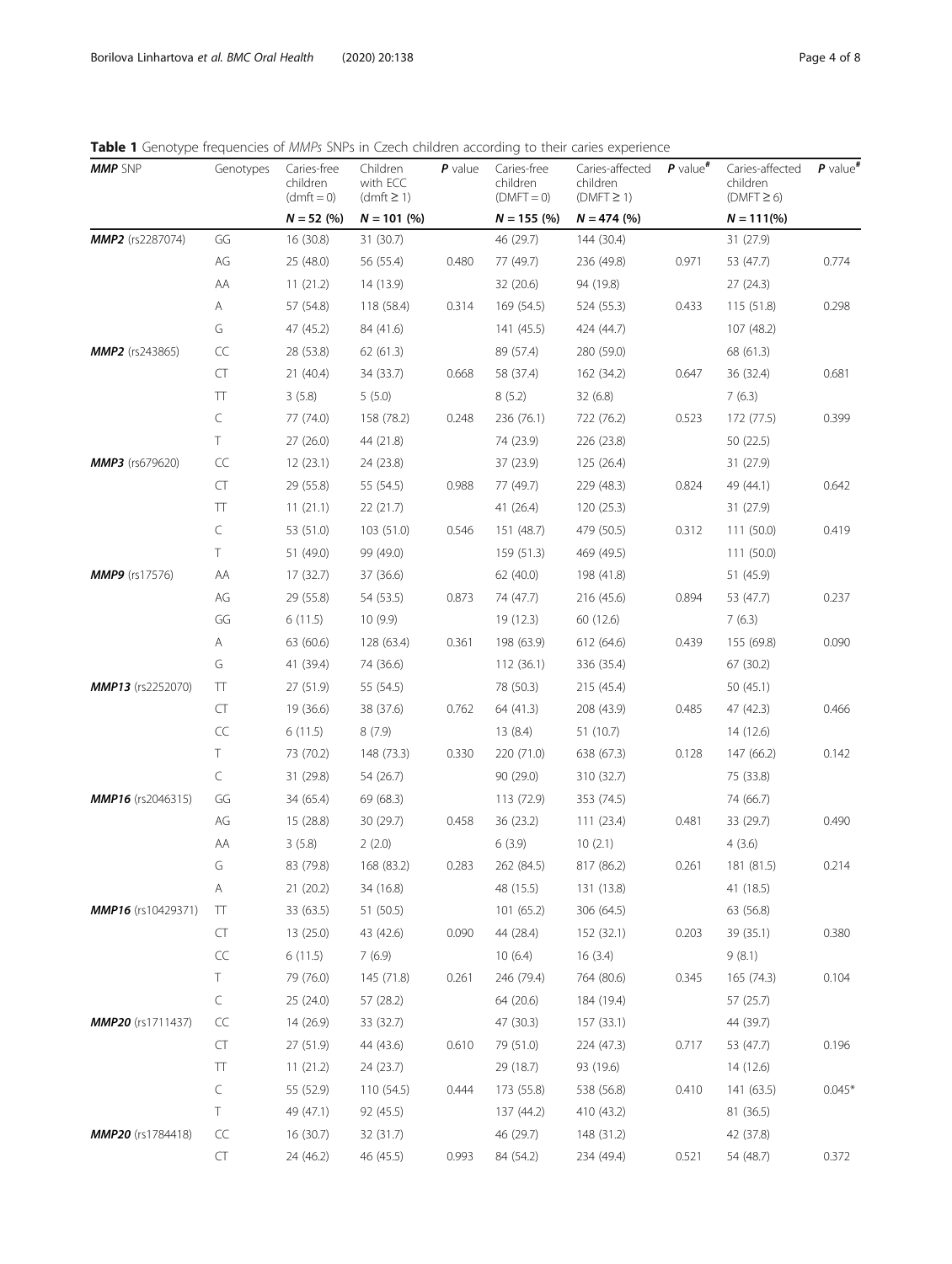| <b>MMP SNP</b> | Genotypes | Caries-free<br>children<br>$(dmft = 0)$ | Children<br>with ECC<br>(dmft $\geq$ 1) | $P$ value | Caries-free<br>children<br>$(DMFT = 0)$ | Caries-affected<br>children<br>$(DMFT \geq 1)$ | $P$ value <sup>#</sup> | Caries-affected<br>children<br>$(DMFT \geq 6)$ | <b>P</b> value <sup>#</sup> |
|----------------|-----------|-----------------------------------------|-----------------------------------------|-----------|-----------------------------------------|------------------------------------------------|------------------------|------------------------------------------------|-----------------------------|
|                |           | $N = 52(96)$                            | $N = 101 (%)$                           |           | $N = 155(%)$                            | $N = 474(%)$                                   |                        | $N = 111\frac{9}{6}$                           |                             |
|                |           | 12(23.1)                                | 23 (22.8)                               |           | 25(16.1)                                | 92 (19.4)                                      |                        | 15(13.5)                                       |                             |
|                |           | 56 (53.8)                               | 110 (54.5)                              | 0.507     | 176 (56.8)                              | 530 (55.9)                                     | 0.421                  | 138 (62.2)                                     | 0.124                       |
|                |           | 48 (46.2)                               | 92 (45.5)                               |           | 134 (43.2)                              | 418 (44.1)                                     |                        | 84 (37.8)                                      |                             |

<span id="page-4-0"></span>Table 1 Genotype frequencies of MMPs SNPs in Czech children according to their caries experience (Continued)

#compared with caries-free children (DMFT = 0)

 $*P_{corr} > 0.05$ 

changes in their gene expression and/or protein functions. Therefore, this study focused on variants in the MMPs genes and their possible role in the pathogenesis of dental caries in primary and permanent dentitions.

Raivisto et al. [\[30](#page-7-0)] studied several SNPs in the genes encoding MMP2, MMP3, MMP8, MMP9, and MMP13, and reported no association with dental caries or initial carious lesions in 94 Finnish adults. The results of our multigene SNPs analysis in a larger population sample (625 Czech children with permanent teeth) are in line with their findings. In Czech preschool children with primary dentition, the selected MMPs SNPs were not associated with dental caries either.

Price et al. [[38\]](#page-7-0) suggested that common *MMP2* SNP (rs243865) located in the CCACC box of the Sp1 binding site influences its gene transcription, thus this

Table 2 MMPs SNPs in caries-free controls from this study and other caries-free controls in different populations

| <b>MMP SNP</b>                  | <b>MMP SNP</b><br>localization | Minor<br>allele | MAF                          |                           |                                    |                                                              |        |  |  |
|---------------------------------|--------------------------------|-----------------|------------------------------|---------------------------|------------------------------------|--------------------------------------------------------------|--------|--|--|
|                                 |                                |                 | $N = 1006$ EUR<br>$(NCBI)^b$ | $N = 52$ Czech (dmft = 0) | $N = 155$<br>Czech<br>$(DMFT = 0)$ | Caries-free subjects<br>(N nationality, index <sup>a</sup> ) |        |  |  |
| MMP <sub>2</sub><br>(rs2287074) | exon 9                         | A               | 43.3%                        | 45.2%                     | 45.5%                              | 52.5% (20 Bulgarians, DMFT)                                  | $[19]$ |  |  |
| MMP <sub>2</sub><br>(rs243865)  | promotor                       | Τ               | 25.9%                        | 26.0%                     | 23.9%                              | 24.3% (212 Brazilians, dmft/DMFT)                            | $[20]$ |  |  |
|                                 |                                |                 |                              |                           |                                    | 19.0% (100 Saudi Arabians, DMFT)                             | $[21]$ |  |  |
| MMP3<br>(rs679620)              | exon 2                         | Τ               | 47.2%                        | 49.0%                     | 51.3%                              | 57.5% (20 Bulgarians, DMFT)                                  | $[19]$ |  |  |
| MMP9<br>(rs17576)               | exon 6                         | G               | 38.1%                        | 39.4%                     | 36.1%                              | 31.0% (211 Brazilians, dmft/DMFT)                            | $[20]$ |  |  |
|                                 |                                |                 |                              |                           |                                    | 37.5% (100 Saudi Arabians, DMFT)                             | [20]   |  |  |
|                                 |                                |                 |                              |                           |                                    | 29.2% (274 Brazilians, dmft)                                 | $[22]$ |  |  |
| MMP13<br>(rs2252070)            | promotor                       | C               | 29.9%                        | 29.8%                     | 29.0%                              | 36.1% (208 Brazilians, dmft/DMFT)                            | $[20]$ |  |  |
|                                 |                                |                 |                              |                           |                                    | 38.7% (97 Saudi Arabians, DMFT)                              | $[21]$ |  |  |
|                                 |                                |                 |                              |                           |                                    | 31.9% (216 Brazilians, dmft/DMFT)                            | $[23]$ |  |  |
|                                 |                                |                 |                              |                           |                                    | 52.6% (196 Chinese, DMFT)                                    | $[24]$ |  |  |
| MMP16<br>(rs2046315)            | intergenic                     | Α               | 13.8%                        | 20.2%                     | 15.5%                              | 13% (1769 COHRA1, dft/DMFT) <sup>b</sup>                     | $[25]$ |  |  |
| MMP16<br>(rs10429371)           | intergenic                     | C               | 21.7%                        | 24.0%                     | 20.6%                              | 22% (1769 COHRA1, dft/DMFT) <sup>b</sup>                     | $[25]$ |  |  |
| MMP20<br>(rs1711437)            | intron                         | Τ               | 42.6%                        | 47.1%                     | 44.2%                              | 38.3% (450 Brazilians, dmft)                                 | $[22]$ |  |  |
| MMP <sub>20</sub>               | intron 1                       | Τ               | 45.1%                        | 46.2%                     | 43.2%                              | 39.8% (457 Brazilians, dmft)                                 | $[22]$ |  |  |
| (rs1784418)                     |                                |                 |                              |                           |                                    | 51.2% (216 Brazilians, dmft/DMFT)                            | $[23]$ |  |  |
|                                 |                                |                 |                              |                           |                                    | 43.8% (161 Brazilians, dmft/DMFT)                            | $[26]$ |  |  |
|                                 |                                |                 |                              |                           |                                    | 40.7% (259 Turks, dmft) <sup>b</sup>                         | $[27]$ |  |  |
|                                 |                                |                 |                              |                           |                                    | 52.9% (68 Brazilians, dmft)                                  | $[28]$ |  |  |
|                                 |                                |                 |                              |                           |                                    | 37.5% (48 Poles, dt)                                         | $[29]$ |  |  |

The localization, function and MAF in European population according to NCBI for selected MMPs SNPs

index for evaluation of caries status (dt, dft or dmft for primary dentition, DMFT for permanent dentition), <sup>b</sup>whole population, not only caries-free controls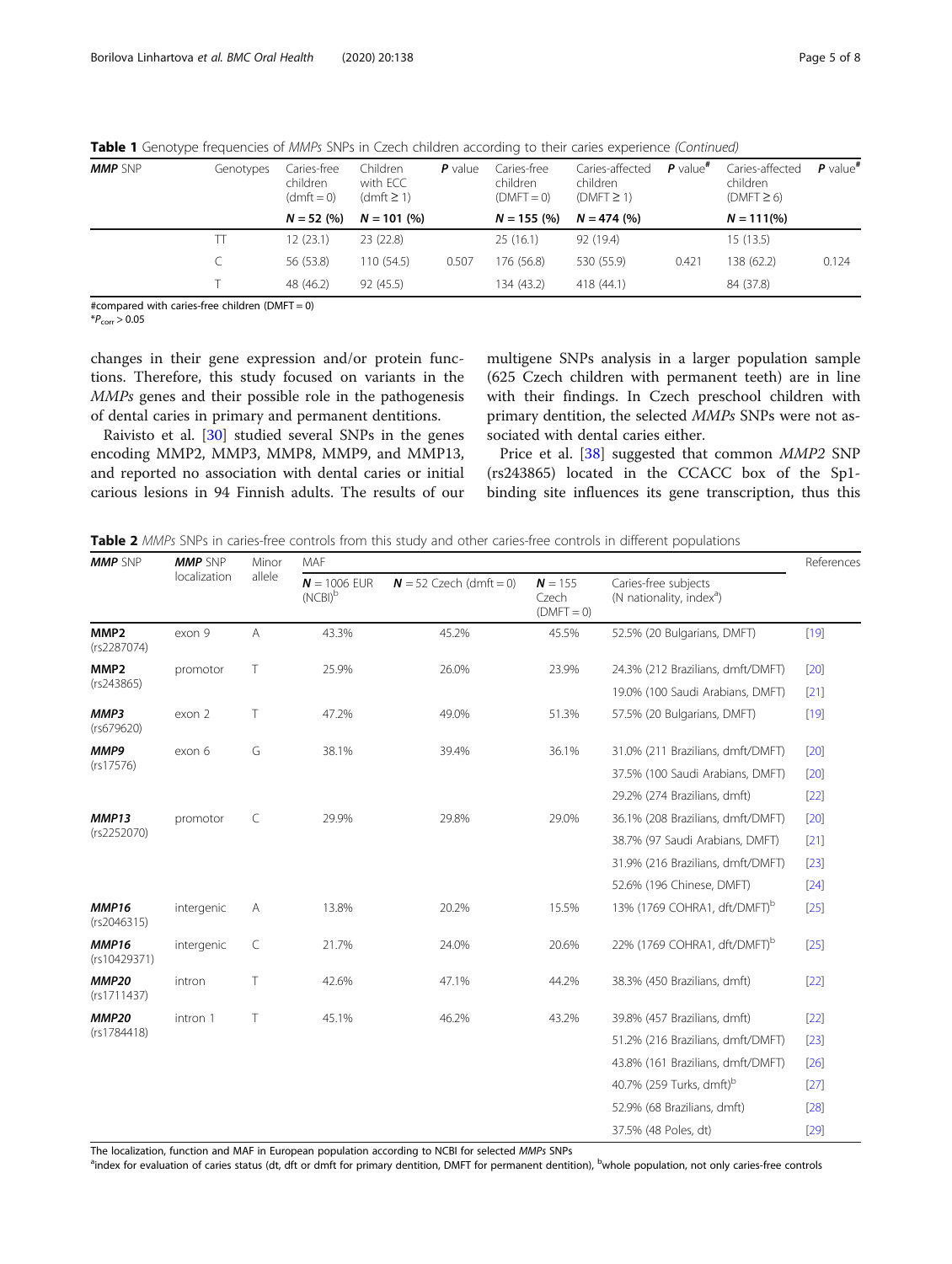variant is a candidate for further studies of pathological processes. Although the frequencies of the AA genotype MMP2 SNP (rs2287074) were previously found significantly higher in Bulgarian students with low caries experience (DMFT from 1 to 4) than in caries-free subjects ( $DMFT = 0$ ), the size of the studied sample was small (41 vs. 20 subjects, respectively) [\[19\]](#page-6-0). Apart from the findings in the study by Karayasheva et al. [[19\]](#page-6-0), no other MMP2 gene variants (rs243847 and rs243865) were associated with dental caries [\[20](#page-6-0)–[22\]](#page-6-0), which is in accordance with our results.

Controversial results have been recorded in MMP3 SNP (rs679620) and its relation to dental caries. A Brazilian study which dealt with this variant in a large cohort of children with primary dentition did not find any association with dental caries [[22](#page-6-0)], similar to the aforementioned Finnish study [[30](#page-7-0)]. While Bulgarian students with the CC genotype suffered significantly more frequently from dental caries (DMFT  $\geq$  1), CC genotype frequencies between caries-free adults and the group of patients with high caries experience in permanent dentition (DMFT  $\geq$  5) were the same [[19](#page-6-0)]. However, the authors stated that the presence of the CC genotype decreased the risk of developing a high number of caries by about four times [[19\]](#page-6-0). We determined similar allele and genotype frequencies between the studied groups of Czech children, even in comparison with extreme phenotypes (caries-free subjects vs. children with high caries experience DMFT  $\geq 6$ ).

The GG genotype of MMP9 SNP (rs17576) has previously been associated with a lower risk of dental caries in the primary dentition  $[22]$  $[22]$ . In the multivariate analysis, the AA genotype was found to be a risk factor for dental caries when the variable defining dental status was comprised from the dmft index and white spot lesion (WSL) together, but not separately [[22\]](#page-6-0). MMP9 and MMP13 SNPs (rs17576 and rs2252070, respectively) were monitored in studies by Tannure et al. [[20\]](#page-6-0) and Alyousef et al. [[21\]](#page-6-0). The same conclusion about the negative association with dental caries was reached in cases of MMP9 variants, in agreement with our results. However, in the case of MMP13 SNP there is a discrepancy in the hypothesised functional importance [[39\]](#page-7-0). The CC genotype decreased the risk of dental caries in Brazilians aged 3–21 years [[20\]](#page-6-0). However, another Brazilian study involving 10–12 year old children found no association between this MMP13 SNP (rs2252070) and dental caries [[23\]](#page-7-0). Moreover, the distributions of the alleles and genotypes of MMP13 SNP (rs2252070) were similar between the cases and controls in children aged 5–13 years from Saudi Arabia [[21\]](#page-6-0), and in both groups of Czech children. Additionally, no significant differences were found recently in the alleles or genotypes of MMP13 between 12 and 15 year old children with and without dental caries in China [[24\]](#page-7-0).

In total, 889 children and 2698 adults from different cohorts were involved in the genome-wide association study by Lewis et al. [[25](#page-7-0)] Almost 30 genetic variants spanning the MMP10, MMP14, and MMP16 genes were investigated. Only MMP16 SNPs (rs2046315 and rs10429371) were significantly associated with dental caries in an individual sample of Caucasian adults, and via meta-analysis across 8 adult samples after gene-wise adjustment for multiple comparisons [[25\]](#page-7-0). In contrast, no differences were observed in the allele or genotype frequencies according to caries status between Czech children with primary and permanent dentitions.

Antunes et al. [\[22\]](#page-6-0) associated MMP20 SNP (rs1711437) with the presence of WSL, but not with the dmft index, in a cohort of 786 children aged from 2 to 6 years in Brazil. Our results are largely in agreement with these findings, however, we did not evaluate the WSL. The meta-analysis by Filho et al. [[28\]](#page-7-0) showed the association of MMP20 SNP (rs1784418) with dental caries in the primary dentition only for Brazilians and not for the Turkish population. However, Vasconcelos et al. [[23](#page-7-0)] found no association between this SNP and dental caries of mixed dentition in Brazilian children. In line with the study by Gerreth et al. [[29\]](#page-7-0), which included 96 Polish children aged 20–42 months, MMP20 SNP (rs1784418) was not associated with dental caries in the primary dentition in Czech children.

There are some limitations to our study, such as the risk of false-negative results in a case-control designed study with a relatively small number of caries-free preschool children, as well as no determination of MMPs mRNA or protein levels. On the other hand, this is the first study to analyse several MMPs polymorphisms in relation to both dmft and DMFT scores in a European Caucasian population. Minor allele frequencies of all studied MMPs SNPs in generally healthy and caries-free Czech children are in concordance with data referred to in the NCBI for the European population (EUR) (see Table [2\)](#page-4-0). The EUR population mentioned in Table [2](#page-4-0) is from the 1000 Genomes Project super population [\[40\]](#page-7-0) and includes Utah Residents (CEPH) with Northern and Western European Ancestry (CEU), the Toscani in Italia (TSI), the Finnish in Finland (FIN), the British in England and Scotland (GBR) and the Iberian Population in Spain (IBS). An explanation of the discrepancies between our findings and other non-Caucasian studies may probably be due to the interpopulation heterogeneity. The allele and genotype frequencies were compared within each group between the cases and controls, therefore, there is no bias in the statistical evaluation according to the different periods of the subject recruitment.

Although MMPs are considered as candidate genes for dental caries, we assume that individual variants have a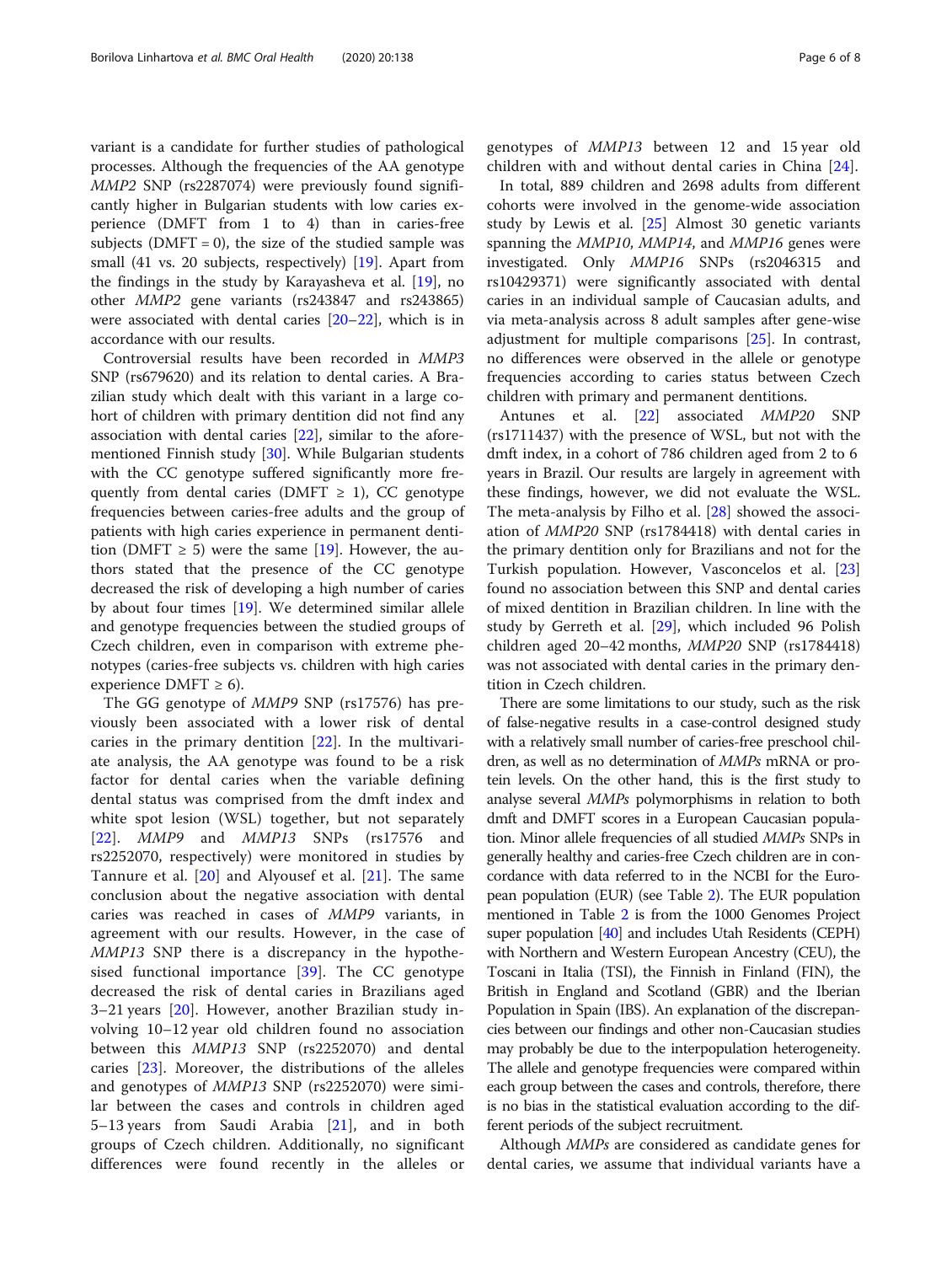<span id="page-6-0"></span>small effect on it and a complex research approach to this multifactorial disease is preferable. Further research in larger populations with different ethnic backgrounds should be carried out before the exclusion of these MMPs SNPs as risk factors in the pathogenesis of dental caries.

# Conclusions

In conclusion, the genotypes in selected MMPs SNPs in Czech children were determined and this study demonstrated the lack of association between the selected MMPs gene variants and the susceptibility to or severity of dental caries in both primary and permanent dentitions in the Czech population.

#### Abbreviations

dmft/DMFT: Decayed/missing/filled teeth in primary/permanent dentition; ECC: Early childhood caries; ELSPAC : European Longitudinal Study of Pregnancy and Childhood; EUR: European population; MAF: Minor allele frequency; MMP: Matrix metalloproteinase; SNP: Single nucleotide polymorphism; WSL: White spot lesion

#### Acknowledgements

We would like to thank our colleagues, who helped us with samples collection: Kristina Musilova, Lenka Zackova, Michaela Bartosova, Lubomir Kukla, Dominika Hulova, Margarita Rousi, Zuzana Zidekova, Denisa Kavrikova, Zdenek Linhart, and student (laboratory technician) Patricie Kudelova.

#### Competing interests

The authors declare that they have no competing interests.

#### Funding

The study was supported by Ministry of Health of the Czech Republic, grant nr. NV17-30439A, the project MUNI/A/1428/2019, Recetox RI (CZ.02.1.01/0.0/0.0/ 16\_013/0001761) and funds from the Faculty of Medicine of Masaryk University awarded to junior researcher Petra Borilova Linhartova. All rights reserved.

#### Availability of data and materials

The datasets used and/or analysed during the current study are available from the corresponding author upon reasonable request.

#### Authors' contributions

Conceptualization, P.B.L., M.K. and L.I.H.; methodology, P.B.L. and M.K.; laboratory analysis, T.D.; data analysis, L.I.H.; writing—original draft preparation, P.B.L.; writing—review and editing T.D., M.K., and L.I.H.; visualization, P.B.L.; project administration, P.B.L. and L.I.H.; funding acquisition, P.B.L. and L.I.H. All authors have read and agreed to the published version of the manuscript.

#### Consent for publication

Not applicable.

#### Ethics approval and consent to participate

This study was approved by the Committee for Ethics of the Faculty of Medicine, Masaryk University, Brno (3/2004, from March 30, 2004) and St. Anne's Faculty Hospital (without number, from April 13, 2004, and 1G/2017). Written informed consent was obtained from all parents or legal guardians of the children prior to their inclusion in the study in line with the Declaration of Helsinki.

#### Author details

<sup>1</sup>Clinic of Stomatology, Institution Shared with St. Anne's University Hospital, Faculty of Medicine, Masaryk University, Pekarska 53, 656 91 Brno, Czech Republic. <sup>2</sup>Department of Pathophysiology, Faculty of Medicine, Masaryk University, Brno, Czech Republic.

Received: 7 January 2020 Accepted: 30 April 2020 Published online: 12 May 2020

#### References

- 1. Larsen T, Fiehn NE. Dental biofilm infections an update. APMIS. 2017; 125(4):376–84.
- 2. Kawashaki K, Featherstone JD. Effects of collagenase on root demineralization. J Dent Res. 1997;76:588–95.
- 3. Jain A, Bahuguna R. Role of matrix metalloproteinases in dental caries, pulp and periapical inflammation: an overview. J Oral Biol Craniofac Res. 2015; 5(3):212–8. <https://doi.org/10.1016/j.jobcr.2015.06.015>.
- 4. Tjäderhane L, Buzalaf MA, Carrilho M, Chaussain C. Matrix metalloproteinases and other matrix proteinases in relation to cariology: the era of 'dentin degradomics'. Caries Res. 2015;49(3):193–208.
- 5. Lu Y, Papagerakis P, Yamakoshi Y, Hu JC, Bartlett JD, Simmer JP. Functions of KLK4 and MMP-20 in dental enamel formation. Biol Chem. 2008;389(6): 695–700.
- 6. Sahlberg C, Reponen P, Tryggvason K, Thesleff I. Timp-1, −2 and −3 show coexpression with gelatinases a and B during mouse tooth morphogenesis. Eur J Oral Sci. 1999;107(2):121–30.
- 7. Feng J, McDaniel JS, Chuang HH, Huang O, Rakian A, Xu X, Steffensen B, Donly KJ, MacDougall M, Chen S. Binding of amelogenin to MMP-9 and their coexpression in developing mouse teeth. J Mol Histol. 2012;43(5):473–85.
- 8. Liu C, Niu Y, Zhou X, Xu X, Yang Y, Zhang Y, Zheng L. Cell cycle control, DNA damage repair, and apoptosis-related pathways control preameloblasts differentiation during tooth development. BMC Genomics. 2015;16:592.
- 9. Tjäderhane L, Larjava H, Sorsa T, Uitto VJ, Larmas M, Salo T. The activation and function of host matrix metalloproteinases in dentin matrix breakdown in caries lesions. J Dent Res. 1998;77(8):1622–9.
- 10. Chaussain C, Boukpessi T, Khaddam M, George A, Menashi S. Dentin matrix degradation by host matrix metalloproteinases: inhibition and clinical perspectives toward regeneration. Front Physiol. 2013;4:308. [https://doi.org/](https://doi.org/10.3389/fphys.2013.00308) [10.3389/fphys.2013.00308](https://doi.org/10.3389/fphys.2013.00308).
- 11. Chaussain-Miller C, Fioretti F, Goldberg M, Menashi S. The role of matrix metalloproteinases (MMPs) in human caries. J Dent Res. 2006;85(1):22–32.
- 12. Boushell LW, Kaku M, Mochida Y, Bagnell R, Yamauchi M. Immunohistochemical localization of matrix metalloproteinase-2 in human coronal dentin. Arch Oral Biol. 2008;53(2):109–16.
- 13. Moon PC, Weaver J, Brooks CN. Review of matrix metalloproteinases. Effect on the hybrid dentin bond layer stability and chlorhexidine clinical use. Open Dent J. 2010;4:147–52.
- 14. Femiano F, Femiano R, Femiano L, Jamilian A, Rullo R, Perillo L. Dentin caries progression and the role of metalloproteinases: an update. Eur J Paediatr Dent. 2016;17(3):243–7.
- 15. Mazzoni A, Tjäderhane L, Checchi V, Di Lenarda R, Salo T, Tay FR, Pashley DH, Breschi L. Role of dentin MMPs in caries progression and bond stability. J Dent Res. 2015;94(2):241–51.
- 16. Pereira AC, Dias do Carmo E, Dias da Silva MA. Blumer Rosa LE. Matrix metalloproteinase gene polymorphisms and oral cancer. J Clin Exp Dent. 2012;4(5):e297–301. <https://doi.org/10.4317/jced.50859>.
- 17. Li W, Zhu Y, Singh P, Ajmera DH, Song J, Ji P. Association of common variants in MMPs with periodontitis risk. Dis Markers. 2016;2016:1545974. [https://doi.org/10.1155/2016/1545974.](https://doi.org/10.1155/2016/1545974)
- 18. Menezes-Silva R, Khaliq S, Deeley K, Letra A, Vieira AR. Genetic susceptibility to periapical disease: conditional contribution of MMP2 and MMP3 genes to the development of periapical lesions and healing response. J Endod. 2012; 38(5):604–7.
- 19. Karayasheva D, Glushkova M, Boteva E, Mitev V, Kadiyska T. Association study for the role of matrix metalloproteinases 2 and 3 gene polymorphisms in dental caries susceptibility. Arch Oral Biol. 2016;68:9–12.
- 20. Tannure PN, Küchler EC, Falagan-Lotsch P, Amorim LM, Raggio Luiz R, Costa MC, Vieira AR, Granjeiro JM. MMP13 polymorphism decreases risk for dental caries. Caries Res. 2012b;46(4):401–7.
- 21. Alyousef YM, Borgio JF, AbdulAzeez S, Al-Masoud N, Al-Ali AA, Al-Shwaimi E, Al-Ali AK. Association of MBL2 gene polymorphism with dental caries in Saudi children. Caries Res. 2017;51(1):12–6.
- 22. Antunes LA, Antunes LS, Küchler EC, Lopes LB, Moura A, Bigonha RS, Abreu FV, Granjeiro JM, de Amorim LM, Paixão IC. Analysis of the association between polymorphisms in MMP2, MMP3, MMP9, MMP20, TIMP1, and